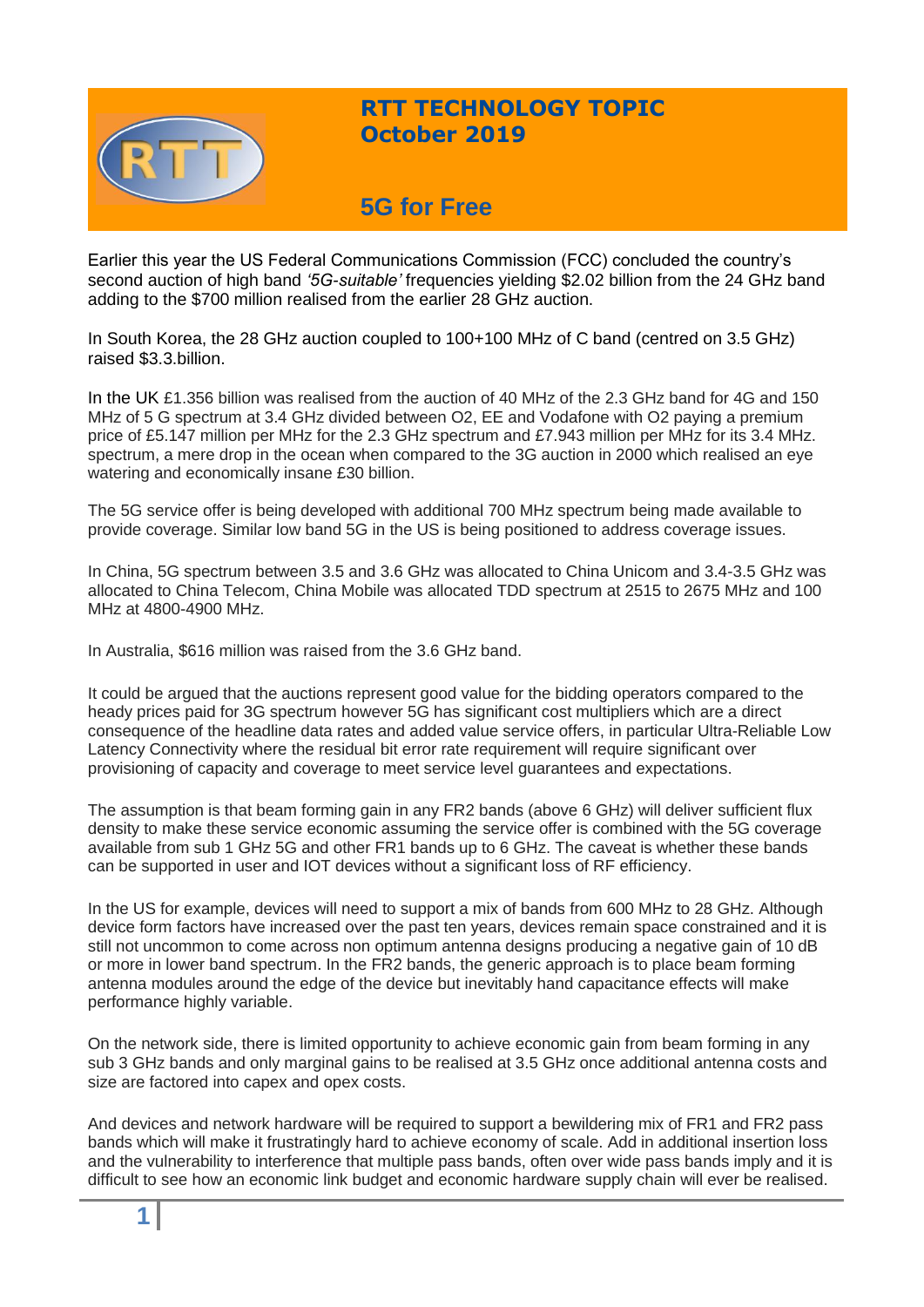It could therefore be argued that 5G spectrum could be regarded as a liability rather than an asset.

This partly explains the alternative regulatory approach of gifting spectrum to operators in return for roll out and service obligations.

The China example referenced above is an example and would appear to be a generous offer to the operators until you factor in the requirement that all operators must use China Tower as their tower provider.

There are good technical reasons for having a single tower operator particularly when multiple TDD networks need to co-exist (multiple TDD networks work much better when clocked together and supported from the same cell sites). However China Tower is wholly owned by the Chinese government with complete control of tower rental and access costs.

The Japanese model is more interesting.

In April 2019, the Ministry of Internal Affairs and Communications (MIC) assigned spectrum in the 3.7 GHz, 4.5 GHz and 28 GHz bands through a beauty contest to three mobile operators and a new market entrant

NTT DoCoMo was assigned spectrum at 3.6 to 3.7 GHz, 4.5 to 4.6 GHz and 27.4 to 27.7 GHz.

KDDI has spectrum at 3.7 to 3.8 GHz, 4.0 to 4.1 GHz and 27.8 to 28.2 GHz

Softbank has spectrum at 3.9 to 4.0 GHz and 29.1 to 29.5 GHz

The fourth operator, Rakuten has spectrum at 3.8 to 3.9 GHz and 27 to 27.4 GHz.

The operators are committed to providing coverage of the population five years after license issue of 90% (NTT DoCoMo and KDDI), 64% (Softbank) and 56% (Rakuten) equating to an investment commitment of \$7 billion (NTT DoCoMo), \$4.8 billion (KDDI), \$1.8 billion (Softbank) and \$1.7 billion (Rakuten).

Rakuten is effectively the Amazon of Japan, delivering anything and everything to the Japanese consumer regardless of whether they want it or need it.

Their entry into the 5G market could be a precursor of companies like Rakuten such as Google, Facebook, Ali Baba, Ten Cent and Amazon becoming more active in 5G investment.

However to date there has been absolutely no need for any of these companies to spend money on terrestrial connectivity which is effectively delivered to them for free. Instead they are investing in space connectivity.

This might seem perverse given that it still costs \$3,000 dollars per kilo to send hardware into orbit but this will halve within the next 18 months. As with the aviation industry we can expect costs to decline at a rapid rate particularly given the investments being made by Messrs. Bezos and Musk on reusable rockets and other combined launch platforms (Mr Branson et al).

It could even be conceivable that costs reduce to the point at which delivery of an operational base station by road would take longer and cost more than by rocket. And as we have pointed out many times, the space based base station has free electricity costs and no site rent to pay.

Earlier this year, Amazon's FCC filing for Project Kuiper began to reveal what their plans are for space based connectivity.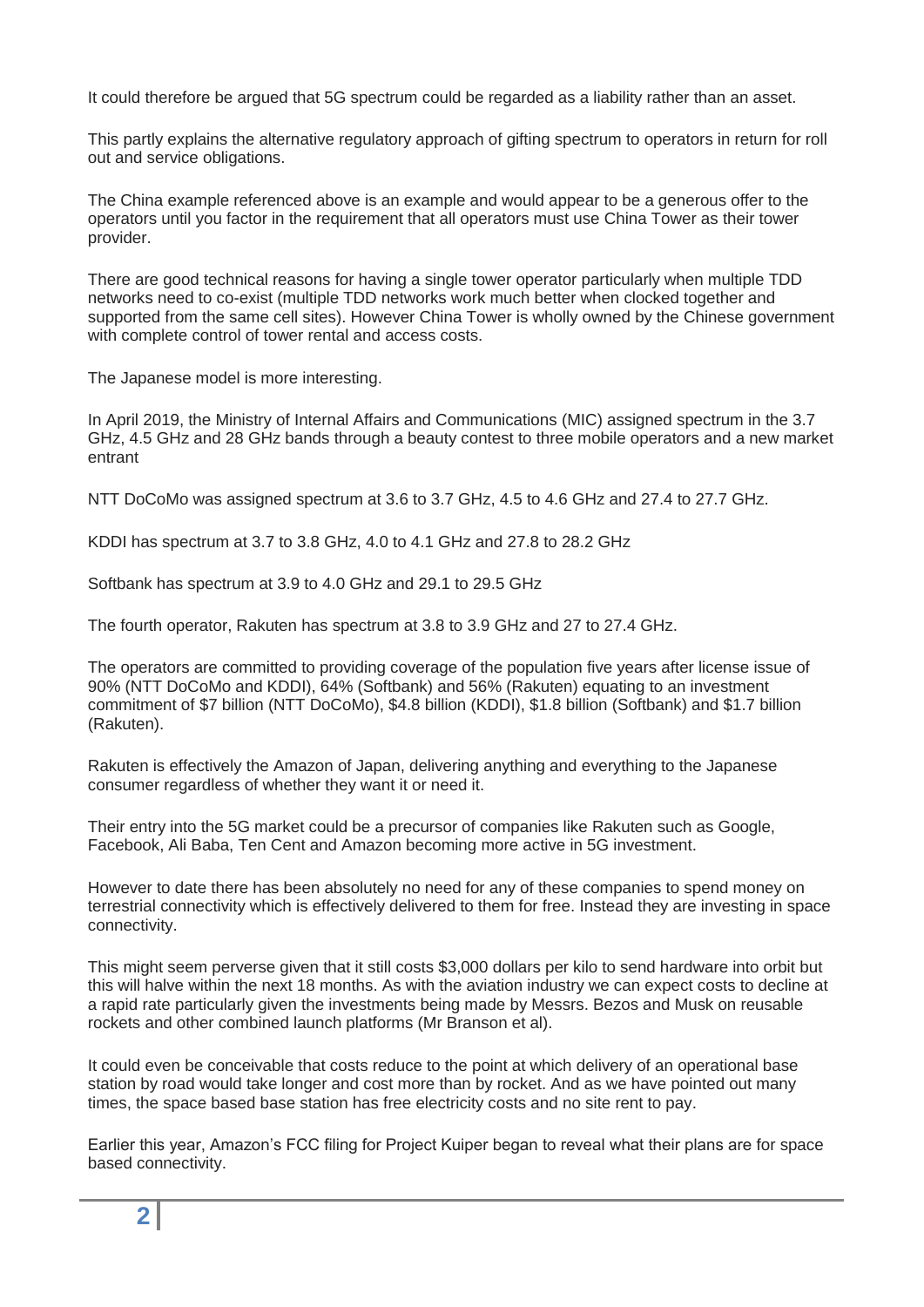Just as a reminder, any entity, Space X, One Web or Google or Facebook or Ali Baba or Ten Cent with space ambitions must file with their local regulator who then forwards the filing request to the ITU which is required to sign off the proposed orbits, constellation count and coexistence requirements though local regulators retain sovereign jurisdiction over terrestrial interference.

The filing from Amazon is for 3,236 satellites in low earth orbit including 784 satellites at an altitude of 367 miles (590 kilometres), 1296 satellites at a height of 379 miles (610 kilometres) and 1156 satellites at 391 miles (630 kilometres) providing connectivity from 56 degrees north to 56 degrees south, an area occupied by 95% of the world's population.

In common with the Space X and OneWeb filings there is also reference to potentially millions of earth stations which includes Earth Stations in Motion (ESIM's) which are almost certainly Wi-Fi enabled though could be 5G enabled.

There are many economic analysts who question the viability of high count LEO constellations and it is fair to say that their viability is crucially dependent on the rate of cost reduction that can be achieved and the income realisable from space based connectivity.

The filings from all of the new LEO market players reference their 'mission to connect the unconnected'. This has been a standard part of almost all submissions over the past twenty years including Teledesic, Skybridge and O3b (an acronym for 'The Other Three Billion')

O3b however ended up servicing the luxury cruise market (Only Three Boats) which is as far from rural Africa as you could possibly get. Given that the founder of O3b, Greg Wyler then went on to found OneWeb suggests that market reposition will remain as a standard tactic.

However there are reasons to believe that the value realisable from space could be higher than many of us might think particularly when you consider that most space payloads are multi-purpose, combining connectivity with imaging and sensing.

Amazon has talked about this value in public briefings, discussing the value that can be realised from bringing information down from space, adding value to that information and reselling to third parties via an Amazon owned network of ground stations and terrestrial fibre, a new era of Space IOT.

### <https://aws.amazon.com/ground-station/>

This adds to the value gain from universal geographic coverage including deep rural and deep maritime connectivity. More importantly, those of us with an Amazon phone will be providing Amazon with all it needs to know in order to sell us things that we didn't know we needed.

The connectivity part of this offer could of course be free.

The impact of this on the 5G mobile community and traditional incumbent satellite operator community would be catastrophic and would leave them vulnerable to bids from third parties. As we have pointed out many times, Facebook, Amazon, Google, Ten Cent, Ali Baba (and Rakuten in Japan) have enough cash to buy the existing satellite industry even at present value and enough borrowing capacity to buy most of the terrestrial telecommunications industry suggesting that the regulators have interesting challenges ahead.

### **5G and Satellite Spectrum, Standards and Scale**

Our latest book, **5G and Satellite Spectrum, Standards and Scale** is available from Artech House. You can order a copy on line using the code VAR25 to give you a 25% discount.

**<http://uk.artechhouse.com/5G-and-Satellite-Spectrum-Standards-and-Scale-P1935.aspx>**